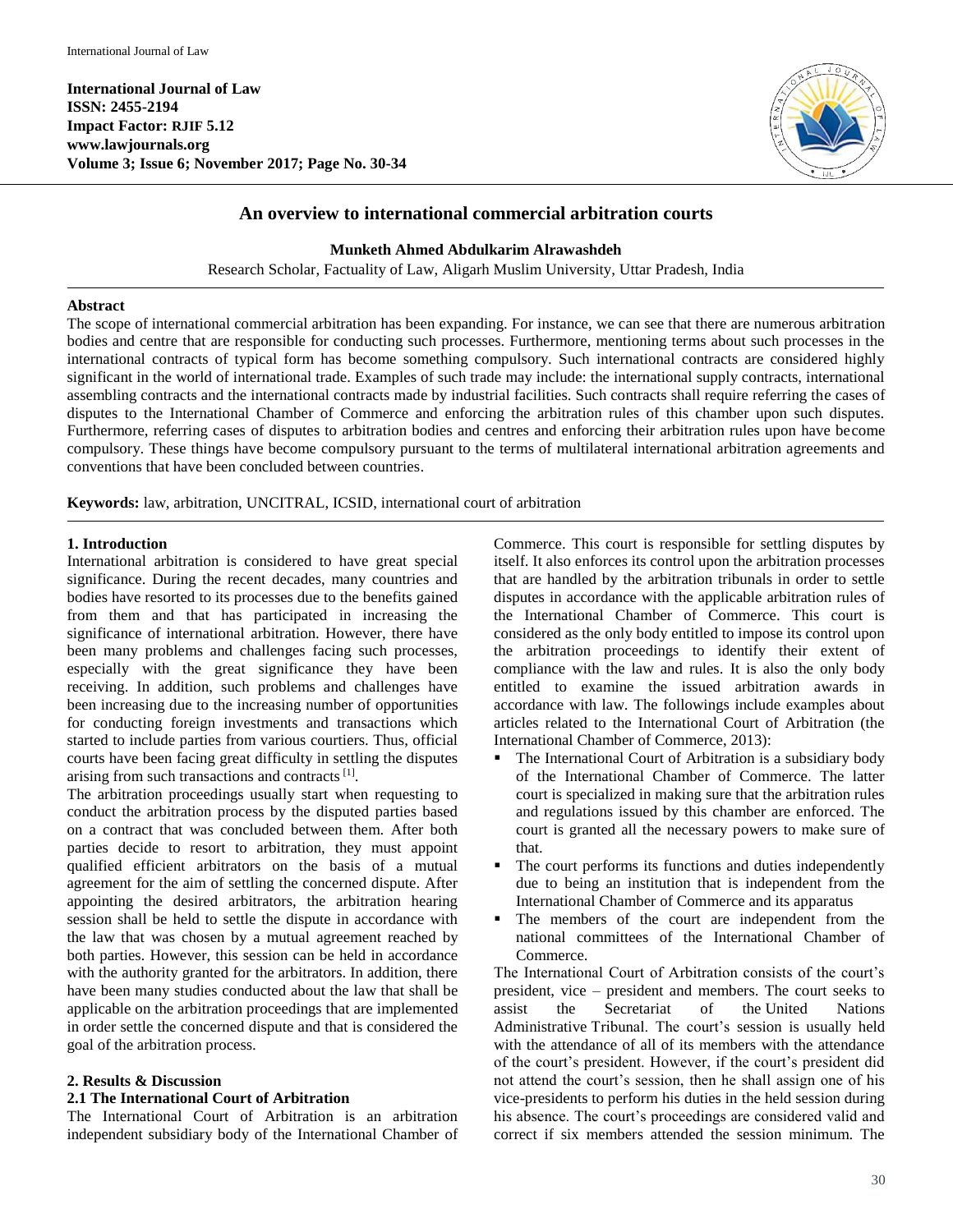court's judgment is made through being approved with having the majority voting for the same judgment. In case of having equal votes, the vote of the court's presidents or his vicepresident shall be considered the casting vote. Furthermore, the court is entitled to form a committee or several ones and the court shall be responsible for assigning functions and duties for such committees to be performed by.

The International Court of Arbitration was established in 1923 under the supervision and control of International Chamber of Commerce. Since that year, the court has been concerned with settling international commercial disputes and the matters related to that. Furthermore, the court has become one of the most prominent international arbitration bodies. The headquarters of this court is located in Paris, France. The judgments issued by this court are characterized with being internationally recognized. For instance, around one hundred and twenty two countries have signed the New York Convention (the Convention on the Recognition and Enforcement of Foreign Arbitral Awards) in 1958. Through this convention, those countries have recognized the judgments issued by the International Court of Arbitration. It should be noted that this court seeks to achieve the following:

- 1. Exerting more efforts to settle commercial international disputes through adopting arbitration mechanisms that were proposed by the International Chamber of Commerce. In addition, the court seeks to play the role of a mediator between the disputed parties in order to settle their disputes.
- 2. Examining the extent of compliance with the law in issuing the arbitration awards and organizing their proceedings for the disputes of commercial nature.
- 3. Applying the modern arbitration techniques in commerce chambers to settle the current commercial disputes
- 4. Developing commercial laws, regulations and standards in a constant manner.
- 5. Examining and looking into the cases that are referred by the bodies responsible for settling disputes.

As for what concern rules and provisions issued by the International Chamber of Commerce for settling disputes amicably, they include the following:

- 1. Disputed parties usually need to reach an amicable settlement for their disputes. That can occur during any stage of the proceedings. Reaching an amicable settlement for the dispute is usually easier through the interference of a third party.
- 2. Provisions of settling disputes amicably were issued through holding discussions and negotiations. These discussions and negotiations were held by specialists and experts in the field of settling disputes and representatives of commercial companies who were selected from 75 countries.

## **2.2 International Court of Justice (Referred to as the World Court or ICJ**

The International Court of Justice is one of the six major organs of the United Nations bodies; the General Assembly, defunct Council, the United Nations Security Council (UNSC), the United Nations Economic and Social Council (ECOSOC), the United Nations Secretariat. According to article 92 of the United Nations charter and article 1 of this

court's statute, this court shall be the principal judicial organ of the United Nations and shall function in accordance with the annexed statute, which is based upon the Statute of the Permanent Court of International Justice. According to those articles, the court's statute shall form an integral part of the present Charter.

This court is composed of fifteen judges who are elected to nine year term of office. Electing them is based on a decision issued by the General Assembly and a recommendation provided by the UN Nations Security Council (UNSC). However, this decision must be approved by nine members of the latter council and the permanent five member countries must be among them. In relation to the amount of powers granted to this court in settling investment disputes, article 34 of this court's statute states that only states may be parties in the cases referred to the court, provided that the other countries who are involved in the case must agree to appear before the court [2].

The International Court of Justice is granted its authorities by the UN charter and the ICJ statute. It is known that this court is considered the principal judicial organ of the United Nations. It also performs its functions and duties in accordance with the provisions stated in the ICJ statute.

The International Court of Justice, established by the Charter of the United Nations, shall be the principal judicial organ of the Commission and shall function in accordance with the provisions of this Statute. The Tribunal shall be composed of independent judges elected by persons of high moral character who possess in their country the qualifications required for appointment to the highest judicial offices, Shall be competent in international law and all this regardless of their nationality. Article 25 of the Statute of the International Court of Justice states:

- Rapid arbitration within the WTO as an alternative means of dispute settlement can facilitate the resolution of certain disputes on issues clearly defined by both parties.
- Except for any other provision of this Understanding, recourse to arbitration shall be affected
- Subject to the consent of the parties to the dispute who should agree on the procedures they wish to follow and notify all members of any agreements to resort to arbitration well before the effective commencement of the arbitral proceedings.
- Other members may not become parties to arbitration without the consent of the parties that have agreed to resort to arbitration. The parties to the case agree to be bound by the award. The arbitral awards shall be sent to the DSB and to the Council or Committee of any relevant agreement where any member may raise any relevant point.

# **2.3 International Centre for Settlement of Investment Disputes**

The International Arbitration Centre was established in the context of investment disputes under historical conditions and factors which had the greatest role in its inception, in the development of its constituent system and in its unique characteristics which made it distinguished from the rest of the arbitral centres in terms of the nature and effectiveness of its provisions or its relation to, With its unique legal status, its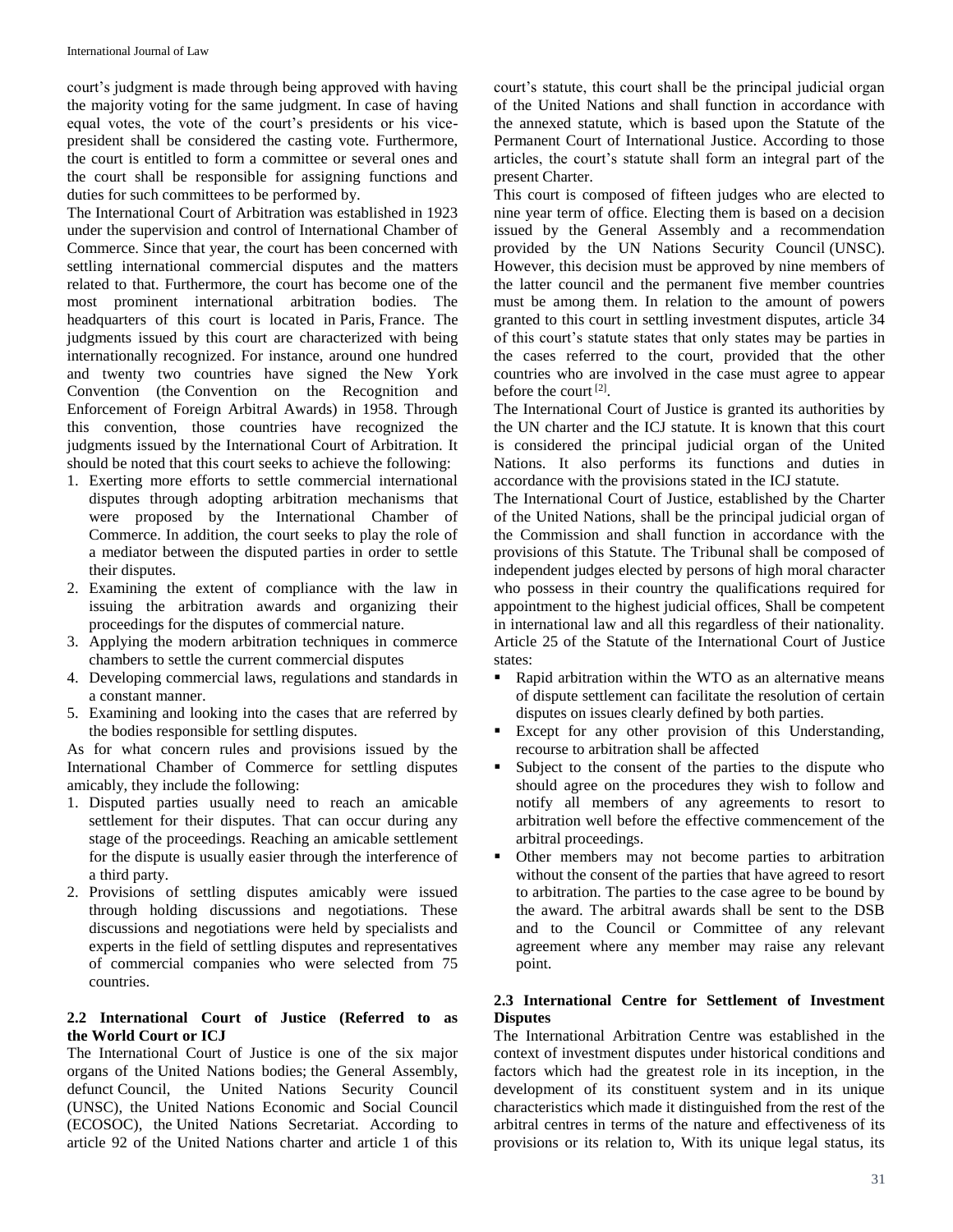unique treatment of the issue of sovereignty, which has long been considered a stumbling block to the development of international commercial arbitration, the conflict between States and the International Chamber of Commerce in Paris on the New York Treaty, and the issue of diplomatic immunity enjoyed by foreign investors Which was notorious for its association with the privileges enjoyed by the major companies beyond the sovereignty of states, and sometimes the reason for the occurrence of countries that refuse such immunity to the occupation, especially as this immunity was exploited the most exploitative under the Ottoman Empire when he was called sick man. He therefore established this arbitral tribunal to resolve investment disputes without any party and regardless of its legal status being exploited [3].

If the International Bank for Reconstruction and Development is an international institution that provides productive loans and seeks to provide guarantees and technical assistance aimed at encouraging the inflow of foreign investments, the Bank has set up a number of specialized international mechanisms in this field, including the International Centre for Settlement of Investment Disputes The General Assembly of the World Bank in 1961 proposed a treaty to settle these disputes. In 1965, an agreement on the settlement of investment disputes between Contracting States and citizens of a Contracting State was approved. It was signed by 65 countries and ratified by 63 countries. This agreement, called the Washington Agreement, came into force in 1966. It is the only specialized body to settle disputes between contracting countries and foreign investors. However, this does not preclude the parties from agreeing to resort to arbitration because of the possibility of one of the other arbitration centres<sup>[2]</sup>.

ICSID was established as an international organization in accordance with the Agreement on the Settlement of Investment Disputes between States and Citizens of Other States. The International Centre for Settlement of Investment Disputes (ICSID) oversees two main organs, the Administrative and Secretarial Council. The Centre shall maintain a list of the approvers and the other arbitrators. That agreement created a delicate balance between the interests of both the host State and the foreign investor [4].

- 1. Advantages of foreign investors ICSID provides foreign investors with an international court in the right sense and is able to sue the host countries directly. The Convention on the Settlement of Investment Disputes between States and Citizens of Other States contains provisions that prohibit a citizen of a Contracting State (a State party to the Convention) To resort directly to an international court to settle an investment dispute with another Contracting State without requiring such consent to be obtained by the consent or cooperation of his State of which he is a national. In addition, the Settlement of Disputes Convention included investments between States and nationals of other States which allowed a national of another Contracting State to provide for investment disputes between the parties to be settled in accordance with the provisions and principles of international law
- 2. Advantages of the Contracting State: The settlement of the investment disputes referred to the Contracting State shall be guaranteed if, in accordance with the Convention, it is

not subject to any diplomatic or other issues or claims of diplomatic or other protection by the State of another Contracting State, The State of the investor or citizen who has entered into an agreement with the first State (the host). In addition, the Convention on the Settlement of Investment Disputes allowed the contracting State to require that the State of the other Contracting State (the investor) exhaust all internal procedures in the State (whether administrative or judicial) prior to the commencement of any dispute settlement procedure of the Contracting State, Its State in the domestic courts of its State or at any other international or domestic level that the host State may wish to invoke. This Convention also protects the Contracting State from the judicial or legal proceedings that may be invoked by the investor in the courts of his State or any other State, to the investor state.

- 3. Mutual Benefits of the Parties the Agreement on the Settlement of Investment Disputes contained several advantages for both parties to the investment relationship at the same time (the Contracting State and the other Contracting State). The practical experience through the cases and disputes brought before the Centre for settlement through arbitration has shown that many of these advantages Applicable to the practice of the Centre for its function. The most important aspects of the Centre's advantages to the parties include:
	- The Agreement on the Settlement of Investment Disputes provides that once the parties accept the ICSID's jurisdiction, either party cannot waive the acceptance, withdrawal, modification or cancellation of such jurisdiction by its own will. In order to ensure that this provision is non derogable for any reason, on a means by which the composition of the Conciliation Commission or the Arbitration Tribunal may be reached despite the objection or non-cooperation of either party to proceed with the proceedings.
	- The Convention on the Settlement of Investment Disputes (ICERD) included a provision to recognize the compulsory force of the arbitral tribunal's ruling. In accordance with the Convention for the parties to the dispute and as final and irrevocable in any way other than those specified in the Convention on the Settlement of Investment Disputes. The Convention also included another provision requiring all States parties to the Convention to consider the arbitral award rendered in accordance with the Convention binding and the financial obligations contained therein Judgment within a State if the execution of the sentence requires that, just as it had a final judgment issued by the courts of the State to be implemented.
	- The neutrality of the members of the arbitral tribunal. The Convention contains provisions that require the impartiality of the members of the arbitral tribunal to form a dispute between two parties in the event that the parties do not agree on the method of forming the tribunal and its members, since the majority of the members of the court will not be nationals of the State party to the dispute or other State of which the investor is a national.
	- Arbitration in accordance with the Investment Disputes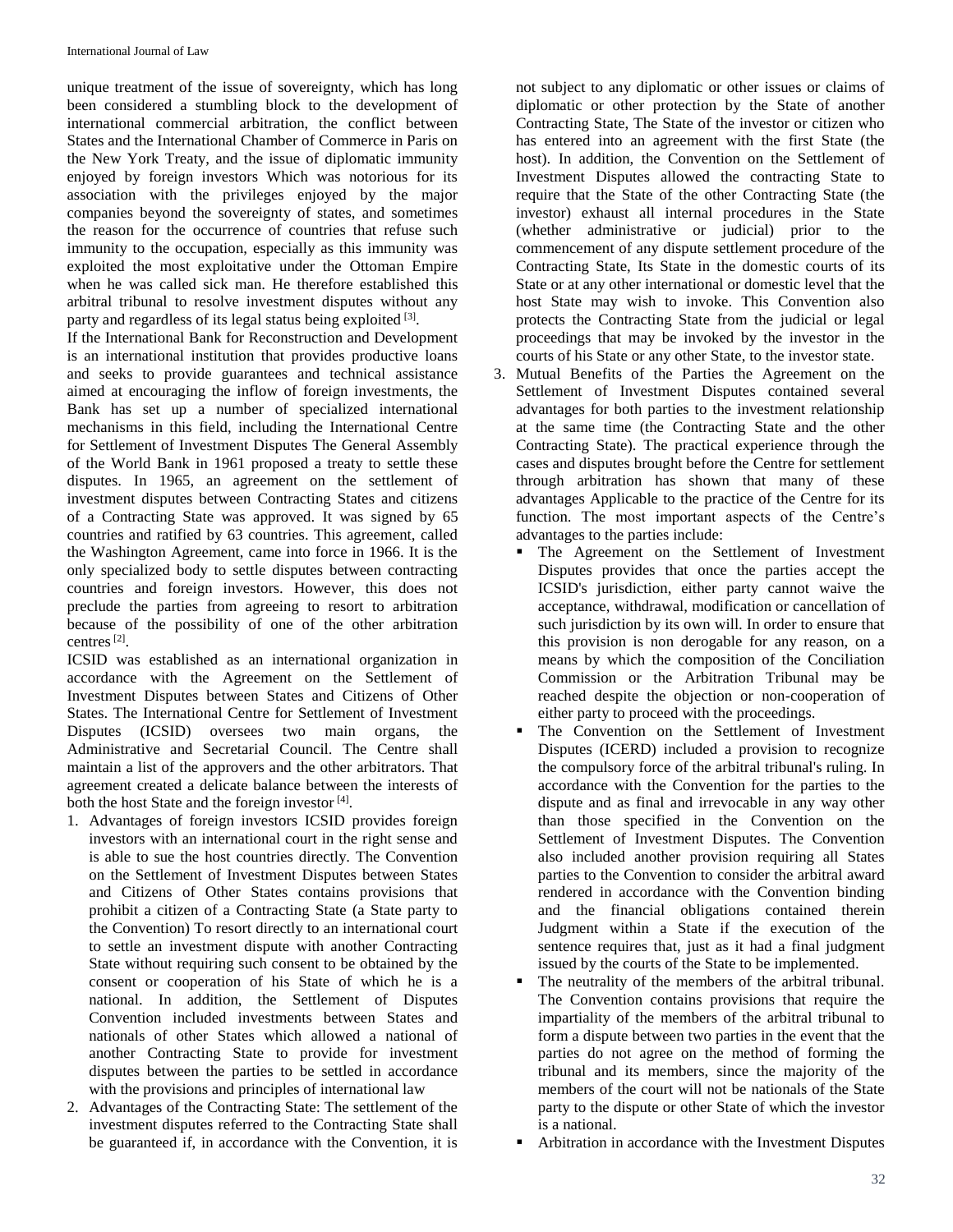Settlement Agreement through the International Centre for the Settlement of Investment Disputes (ICSID) is characterized by a confidential nature, except for information relating to the commencement of arbitral proceedings and the evolution of proceedings in their various stages, which are declared matters. All the Centre's documents relating to arbitration or satisfaction remain strictly confidential. The report of the Conciliation Commission or the arbitral tribunal may be published only with the agreement of the parties to the dispute.

- Arbitral or conciliation procedures through the Centre for the Settlement of Investment Disputes are flexible because the Centre adopts a set of rules of procedure to facilitate the process of arbitration or conciliation with the guarantee of seriousness. However, the parties may agree on what they see as procedures
- Conciliation or arbitration procedures through ICISD are characterized as inexpensive when compared to other arbitration or conciliation procedures at the international level.

### **3. Conclusions**

The international commercial arbitration process is processes that seek to achieve justice similarly to what the state's official judiciary seeks to achieve. In order to make sure that arbitration has achieved justice, many legal systems state that tasks performed by the arbitrators must be supervised and controlled by the specialized relevant court in settling the concerned dispute.

However, one should take into consideration the special nature of the arbitration process and the way it is based on having a mutual agreement reached by both parties. Many legal systems also state it's necessary to set more regulations that can govern the process of appealing the arbitration award. Such regulations should be set in the aim of identifying the arbitration's award objectivity and compliance with the law. If the arbitration agreement does not authorize the state's judiciary to settle the concerned dispute, then that shall not prevent that state's official judiciary from supervising and controlling the procedures followed by the arbitrators and the arbitration award they have issued [5].

The arbitration court usually consists of three arbitrators. It should be also noted that many tribunals have been formed in accordance with the rules issued by the United Nations Commission on International Trade Law (UNCITRAL) and the UNCITRAL Model Law on International Commercial Arbitration. For instance, article no. 5, states that the arbitrators must be appointed by a mutual agreement reached by both parties willingly. However, if there was no prior agreement upon that and both parties couldn't reach a mutual agreement about that within 15 days since the day on which the defendant has received the writ of starting the arbitration proceeding, then the tribunal shall consist of one arbitrator. According to the arbitration rules that are adopted by the International Chamber of Commerce, the arbitration tribunal may consist of one or three arbitrators. As for the arbitration rules of the London Court of International Arbitration, the arbitration tribunal may consist of one arbitrator or several ones and the disputed parties are entitled to suggest the names

of the arbitrators. However, the president of the latter court or his deputies the one who shall issue the judgment that shall settle the dispute [6].

As for what concerns the international arbitration rules, they are based on reaching a mutual agreement in choosing the procedural rules that shall be applicable on the arbitration process. According to the international arbitration rules, in case both parties were not able to reach a mutual agreement in relation to which procedural rules shall be applicable, then arbitrators are granted the power of deciding that. However, these procedural rules differ among legal systems in relation the amount of freedom and authorities granted to the disputed parties and their arbitrators. For instance, the applicable arbitration rules of the International Chamber of Commerce grant the disputed parties and their arbitrators a full authority in organizing the arbitration proceedings. However, this granted authority is subjected to conditions that are in compliance with the applicable selected law.

One of the main goals of the International Bank for Reconstruction and Development is attracting international and foreign investments to be established on the land of developing countries in the aim of developing the economic systems of these countries. Many governments of such countries also seek to achieve that. However, there are many reasons that have prevented the injection of foreign capitals and investments into those countries. For instance, the customary international law states that any investment conducted is subjected to the sovereignty authority of the country of which the investment is established on. The latter law also states that the government of the latter country is entitled to exercise all of its rights and sovereign authority within the borders of its land. In accordance with the state's sovereign authority, the state is entitled to issue organizational laws and regulations that can govern the investment activities and set conditions for approving foreign investment projects. The state can also issue laws and regulations that shall aim at identifying the types of such projects and the conditions of moving capitals and allowing foreigners to enter the country and reside in it. These laws and regulations shall also govern all the matters related to various types of economic activities that are launched within the state. Based on the International customary law, any country has the right to require referring all the foreign investment cases of disputes that arise on its land to its official judiciary in the aim of settling them. Such judiciary shall be responsible for enforcing the applicable laws upon such cases to settle disputes  $[4]$ .

The phase in which the final arbitral award is issued by the arbitration courts is considered the final phase. In this phase, the arbitrator or the whole tribunal must fully check that the all the formal and content requirements have been fully fulfilled in order to issue the arbitral award. Such award which shall be issued by the arbitrator or the arbitration tribunal is considered the final judgment that shall settle the dispute for good in the matters that both parties have agreed mutually to settle. In addition, the arbitrator does not have any authority to settle any matter that was not referred to him / her to settle; otherwise the arbitral award shall be considered invalid [7]. Furthermore, the arbitrator or the arbitration tribunal must issue the arbitral award in accordance with law that has been chosen by a mutual agreement reached by both parties with